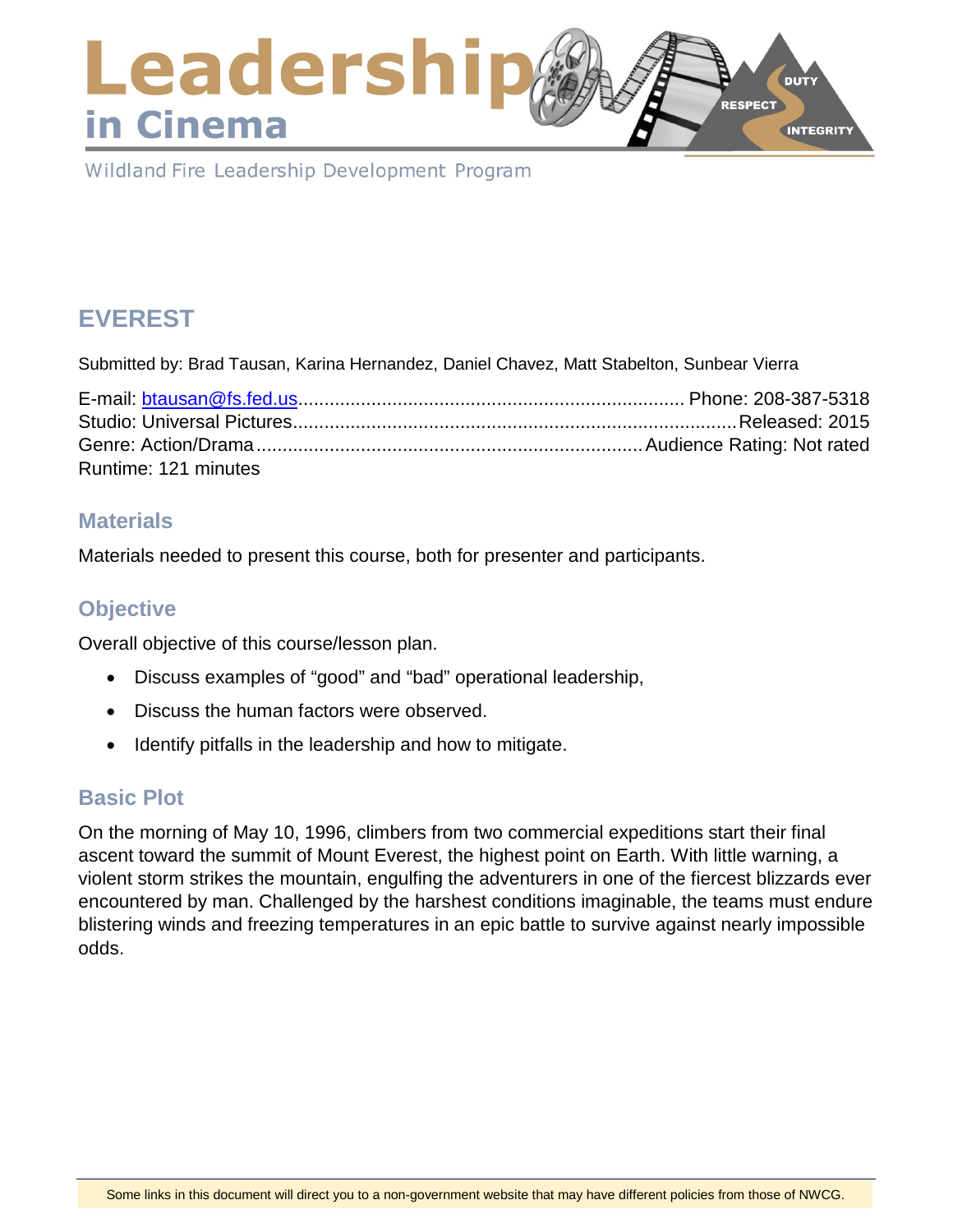# **Cast of Main Characters**

## **Facilitator Notes**

Obtain the video by streaming, renting or purchasing the film.

# **Facilitation Tips**

- Option to show the film over two 1 hour sessions or a full 2+ hour session of video time
- 45-60+ mins to discuss the questions and any other topics to bring up.

#### **References**

Web links or other resources that will help in the delivery of this lesson plan. Links below are some commonly used examples.

- [Wildland Fire Lessons Learned Center](https://www.wildfirelessons.net/home) (search HRO)
- [Wildland Fire Leadership Development](https://www.fireleadership.gov/) Program (WFLDP)
- *High Reliability Organizing – [What It Is, Why It Works, How to Lead It](https://www.nifc.gov/training/trainingHRO.html)* (information from the BLM Fire and Aviation Directorate, Division of Fire Operations, March 2010 HRO training session)
- [List of people who died climbing Mount Everest](https://en.wikipedia.org/wiki/List_of_people_who_died_climbing_Mount_Everest)
- [List of media related to Mount Everest](https://en.wikipedia.org/wiki/List_of_media_related_to_Mount_Everest)
- [Survival film,](https://en.wikipedia.org/wiki/Survival_film) about the film genre, with a list of related films
- *[Into Thin Air: Death on Everest](https://en.wikipedia.org/wiki/Into_Thin_Air:_Death_on_Everest)*
- *After [the Wind](https://en.wikipedia.org/wiki/After_the_Wind)*, a book by Lou Kasischke detailing his experiences as a client on Rob Hall's expedition.